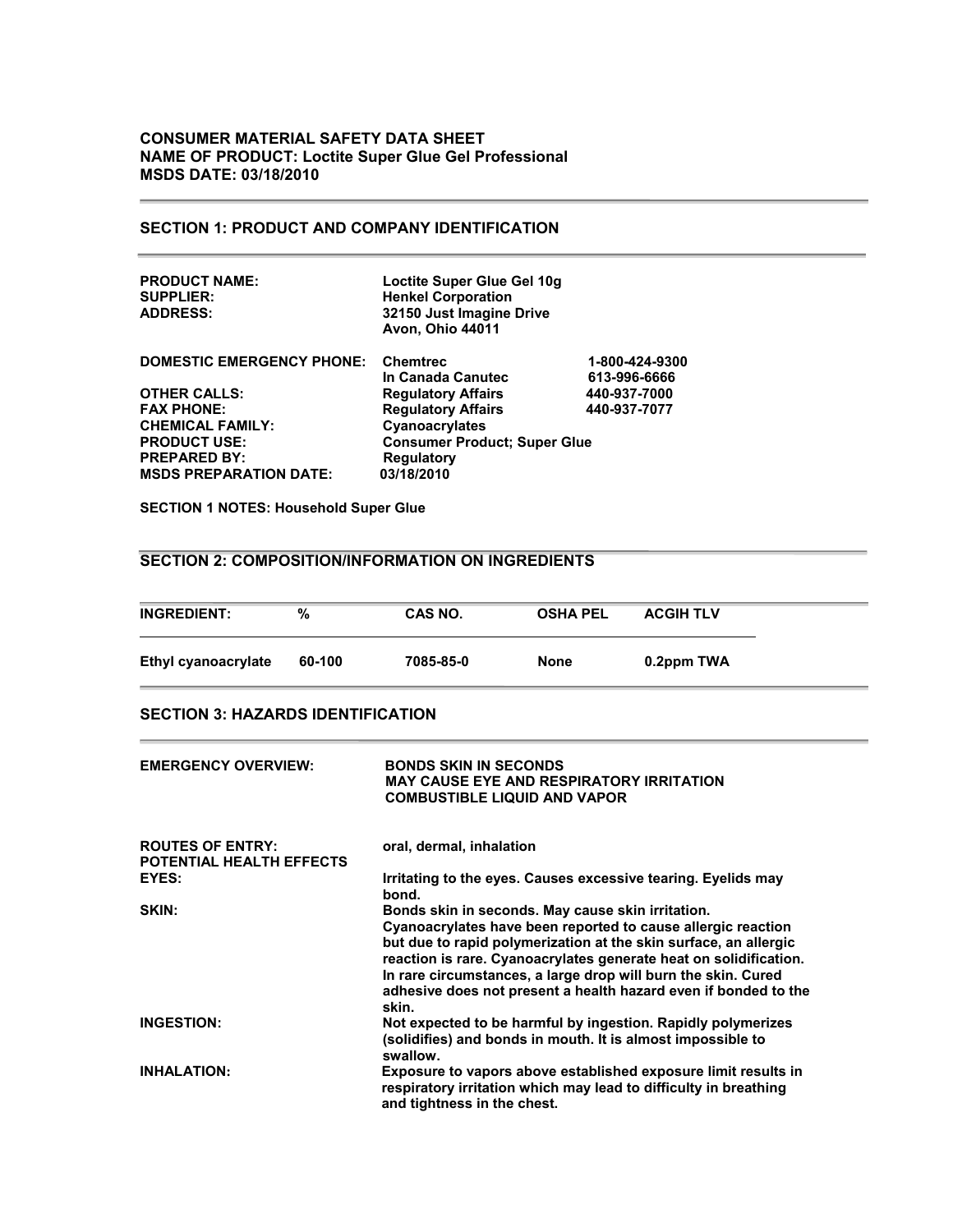# **SECTION 4: FIRST AID MEASURES**

**EYES: Immediately flush with plenty of water for at least 15 minutes. Get medical attention. If eyelids are bonded closed, release eyelashes with warm water by covering with a wet pad. Do not force eye open. Cyanoacrylate will bond to eye protein and will cause a lachrymatory effect, which will help to debond the adhesive. Keep eye covered until debonding is complete, usually within 1-3 days. Medical attention should be sought in case solid particles of polymerized cyanoacrylate trapped behind the eyelid cause abrasive damage.**

**SKIN: Do not pull bonded skin apart. Soak in warm soapy water. Gently peel apart using a blunt instrument. If skin is burned due to the rapid generation of heat by a large drop, seek medical attention. If lips are bonded, apply warm water to the lips and encourage wetting and pressure from saliva in mouth. Peel or roll lips apart. Do not pull lips apart with direct opposing force.**

**INGESTION: Ensure breathing passages are not obstructed. The product will polymerize rapidly and bond to the mouth making it almost impossible to swallow. Saliva will separate any solidified product in several hours. Prevent the patient from swallowing by separating mass.**

**INHALATION: Remove to fresh air. If discomfort persists seek medical attention.**

### **SECTION 5: FIRE-FIGHTING MEASURES**

**NFPA HAZARD CLASSIFICATION HEALTH: FLAMMABILITY: REACTIVITY: <2,2,1> EXTINGUISHING MEDIA: Foam, CO2, Dry chemical (B-C) FLAMMABLE LIMITS IN AIR: Not determined FLASHPOINT: 65C-93.4C (150F-200F) UNUSUAL FIRE AND EXPLOSION HAZARDS: None**

**SPECIAL FIREFIGHTING PROCEDURES: Firefighters should wear positive pressure self-contained breathing apparatus (SCBA). Trace amount of toxic or irritating fumes may be released and the use of breathing apparatus is recommended.**

### **SECTION 6: ACCIDENTAL RELEASE MEASURES**

**ACCIDENTAL RELEASE MEASURES: Ventilate area. Prevent product from entering the drains. Do not use cloth for mopping up. Flood with water to complete polymerization and scrape off the floor. Cured materials can be disposed of as non-hazardous wastes.**

### **SECTION 7: HANDLING AND STORAGE**

**HANDLING AND STORAGE: Avoid contact with eyes, skin and clothing. Avoid breathing vapor and mist. Wash thoroughly after handling. Avoid contact with fabric or paper goods. Contact with these materials may cause rapid polymerization which can generate smoke and strong irritating vapors and cause thermal burns.**

**See label on product for use directions.**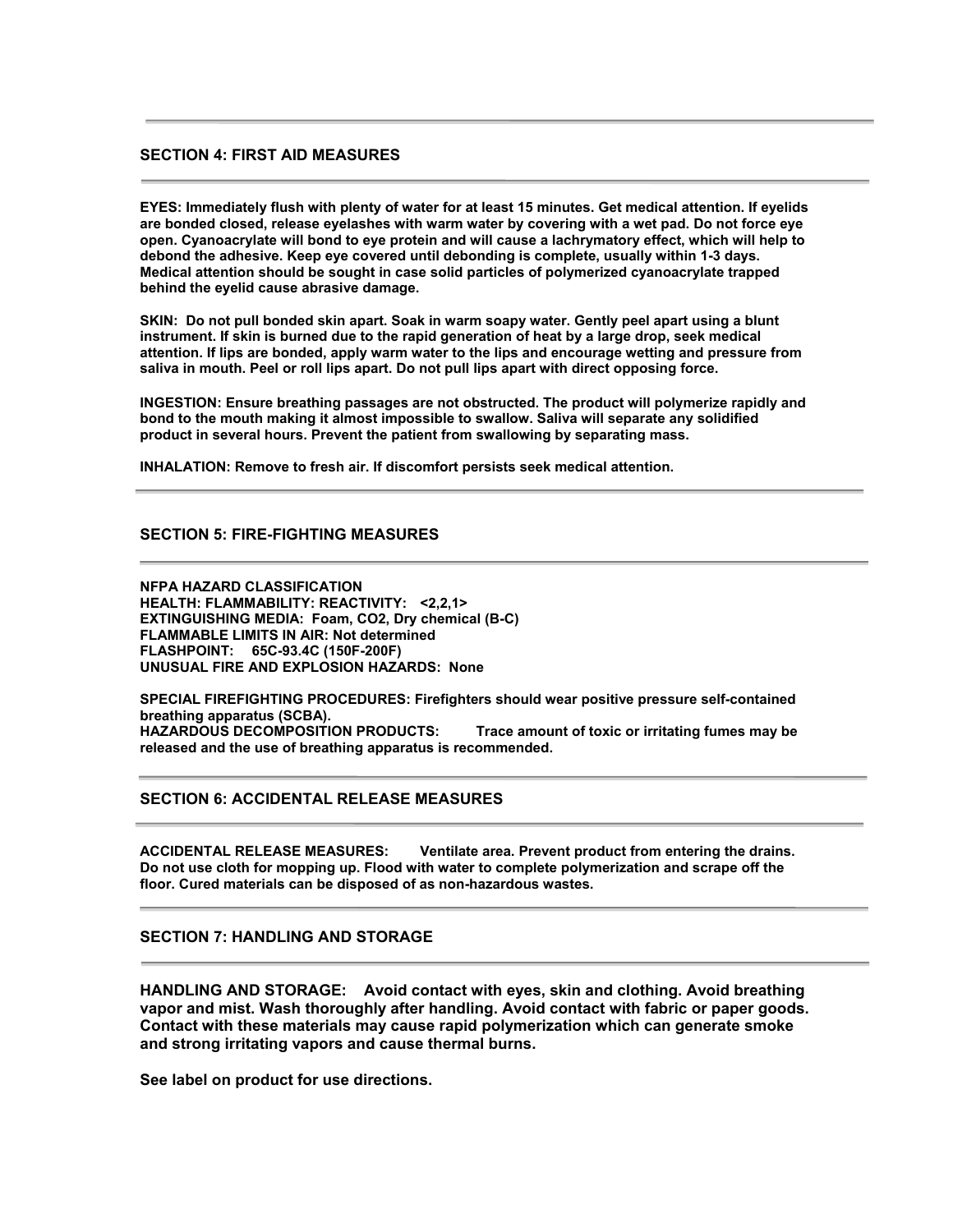# **SECTION 8: EXPOSURE CONTROLS/PERSONAL PROTECTION**

| <b>ENGINEERING CONTROLS:</b>   | Use positive downdraft exhaust ventilation if general<br>ventilation is insufficient to maintain vapor concentration<br>below established exposure limits. |
|--------------------------------|------------------------------------------------------------------------------------------------------------------------------------------------------------|
| <b>RESPIRATORY PROTECTION:</b> | Use NIOSH approved respirator if there is potential to<br>exceed exposure limits                                                                           |
| <b>EYE PROTECTION:</b>         | Chemical splash goggles or safety glasses with side<br>shields.                                                                                            |
| <b>SKIN PROTECTION:</b>        | Use nitrile gloves and aprons as necessary to prevent<br>contact. Do not use PVC, nylon or cotton.                                                         |

# **SECTION 9: PHYSICAL AND CHEMICAL PROPERTIES**

**APPEARANCE: Colorless gel. ODOR: Sharp, irritating.** PHYSICAL STATE: Gel Gel Gel STATE:<br>
pH AS SUPPLIED: Not applicable. **pH AS SUPPLIED: SPECIFIC GRAVITY (H2O = 1): 1.1**<br>SOLUBILITY IN WATER: Pol **EVAPORATION RATE: Not available BOILING POINT: VAPOR PRESSURE: <0.2mm Hg**

Polymerizes in presence of water.<br>Not available **% VOC 20g/L (California SCAQMD Method 316B (estimated))**

# **SECTION 10: STABILITY AND REACTIVITY**

| <b>STABILITY:</b>                | Stable under recommended storage conditions.                  |
|----------------------------------|---------------------------------------------------------------|
| <b>CONDITIONS TO AVOID:</b>      | Spontaneous polymerization.                                   |
| <b>HAZARDOUS POLYMERIZATION:</b> | Rapid exothermic polymerization will occur in the presence of |
|                                  | water, amines, alkalis and alcohols.                          |
| INCOMPATIBILITY:                 | Water, amines, alkalis and alcohols.                          |

### **SECTION 11: TOXICOLOGICAL INFORMATION**

**TOXICOLOGICAL INFORMATION: Acute oral LD50 >5000mg/kg, rat (estimated). LD50 >2000mg/kg, rabbit (estimated).**

**See also Section 3 Hazard Identifications.**

**SECTION 11 NOTES: Contact Regulatory Affairs if further information is required.**

### **SECTION 12: ECOLOGICAL INFORMATION**

**ECOLOGICAL INFORMATION: No data available**.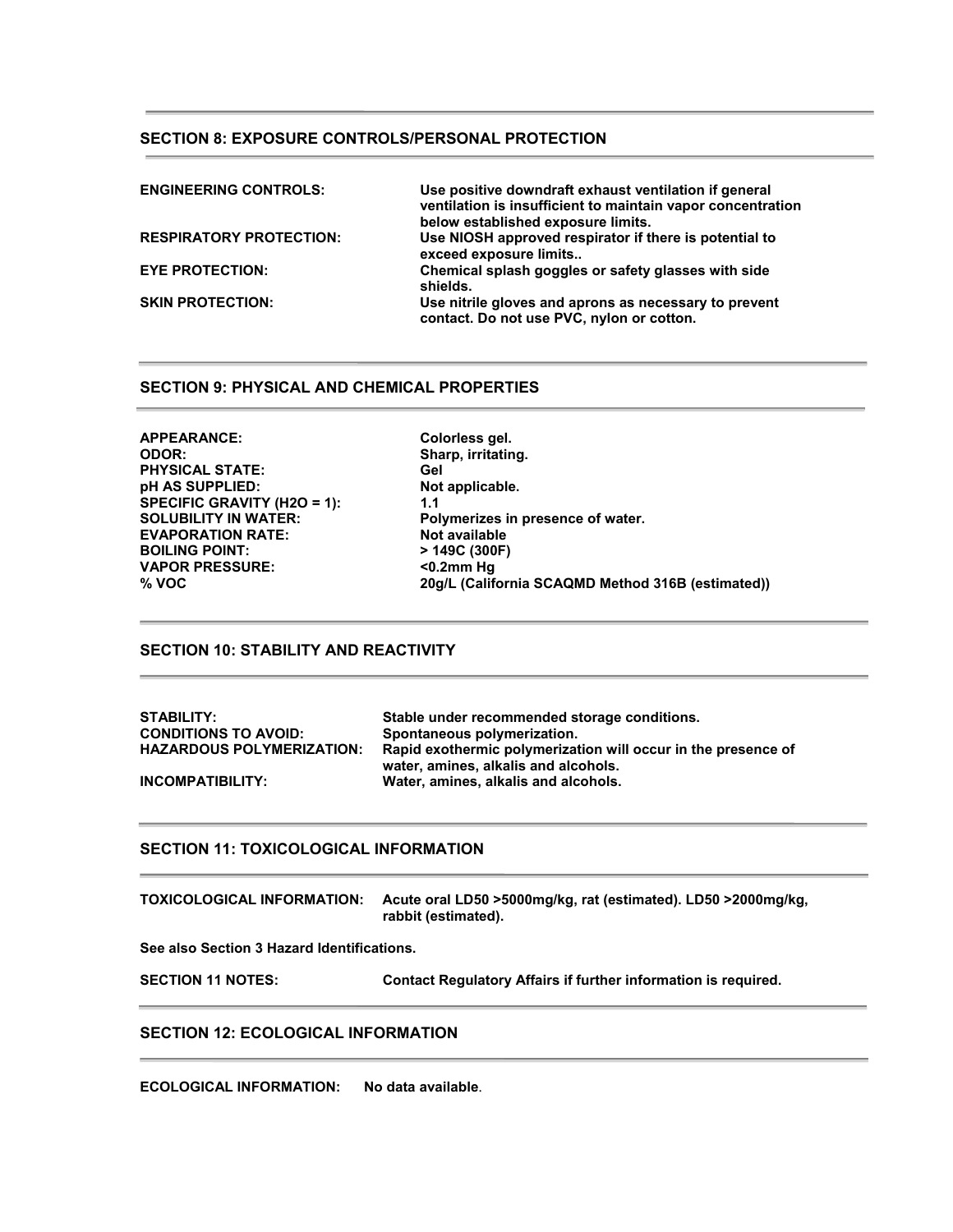# **SECTION 13: DISPOSAL CONSIDERATIONS**

**WASTE DISPOSAL METHOD: Dispose in accordance with federal, state or local regulations.**

#### **SECTION 14: TRANSPORT INFORMATION**

## **U.S. DEPARTMENT OF TRANSPORTATION**

**PROPER SHIPPING NAME: Combustible liquids N.O.S (Cyanoacrylate ester) HAZARD CLASS: 3 UN NUMBER: NA 1993 PACKING GROUP: III EXCEPTIONS: (Not more than 450L) Unrestricted MARINE POLLUTANT: None**

**NOTE: This product classifies as a Consumer Commodity due to its size and intended use. ORM-D**

**INTERNATIONAL AIR TRANSPORTATION (ICAO/IATA)**

**PROPER SHIPPING NAME: Aviation regulated liquids N.O.S (Cyanoacrylate ester) HAZARD CLASS: 9 UN NUMBER: UN3334 PACKING GROUP: III EXCEPTIONS: (Not more than 500ml). Unrestricted.**

**WATER TRANSPORATION (IMO/IMDG)**

**PROPER SHIPPING NAME: Unrestricted.**

## **SECTION 15: REGULATORY INFORMATION**

#### **U.S. FEDERAL REGULATIONS**

**This product has been labeled according to the Federal Hazardous Substances Act and the associated Consumer Product Safety Regulations.**

# **SECTION 16: OTHER INFORMATION**

**OTHER INFORMATION: Information provided in this MSDS is intended to provide supplementary information for consumer uses of this product. This product is not intended for industrial uses.**

**Contact Regulatory Affairs for additional information**

**DISCLAIMER: The information appearing herein is furnished without express or implied warranty and is based upon tests and data believed to be accurate to the best knowledge of Henkel Consumer**